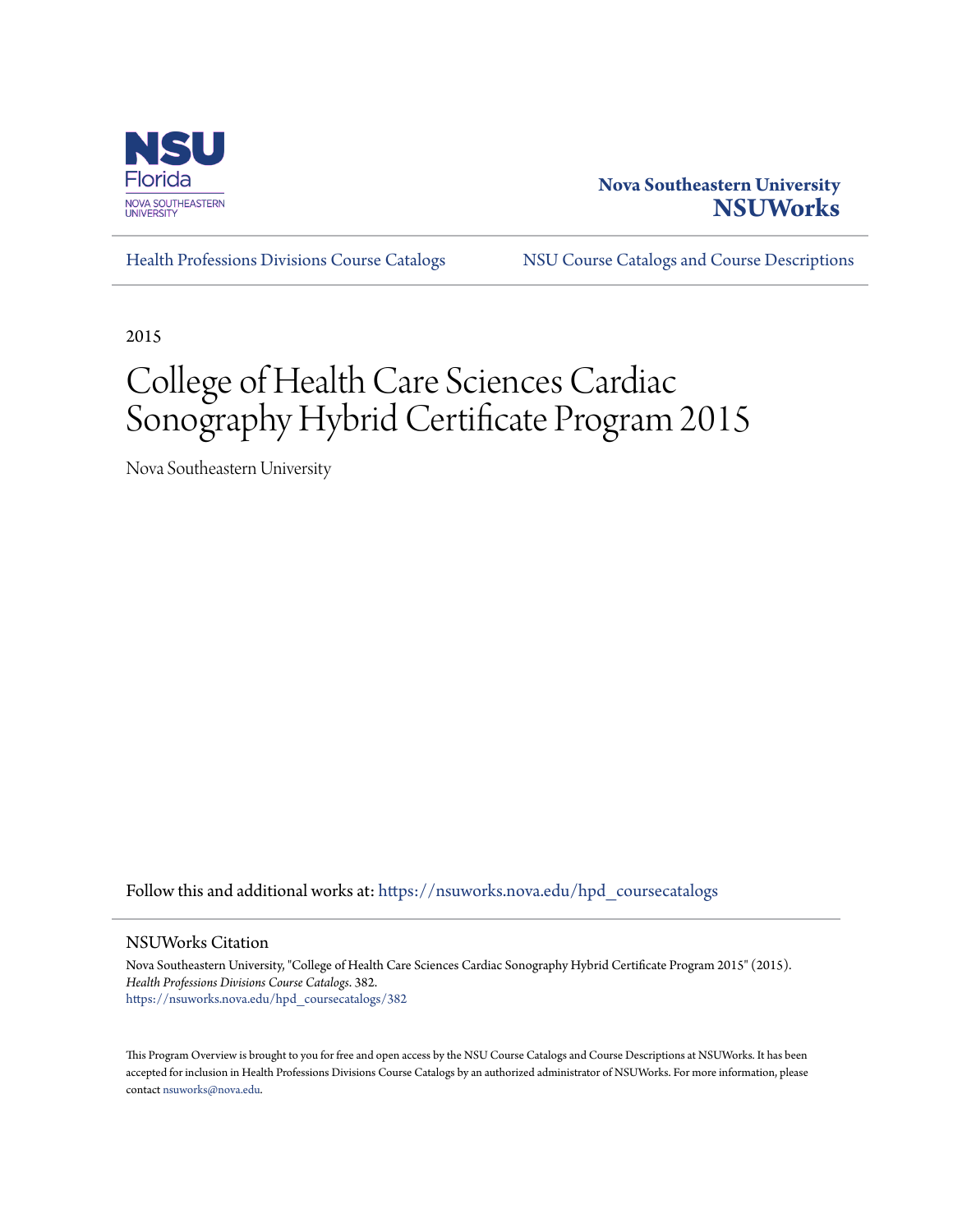COLLEGE OF HEALTH CARE SCIENCES

# Cardiac Sonography Hybrid Certificate Program

HEALTH PROFESSIONS DIVISION • Entering Class 2015



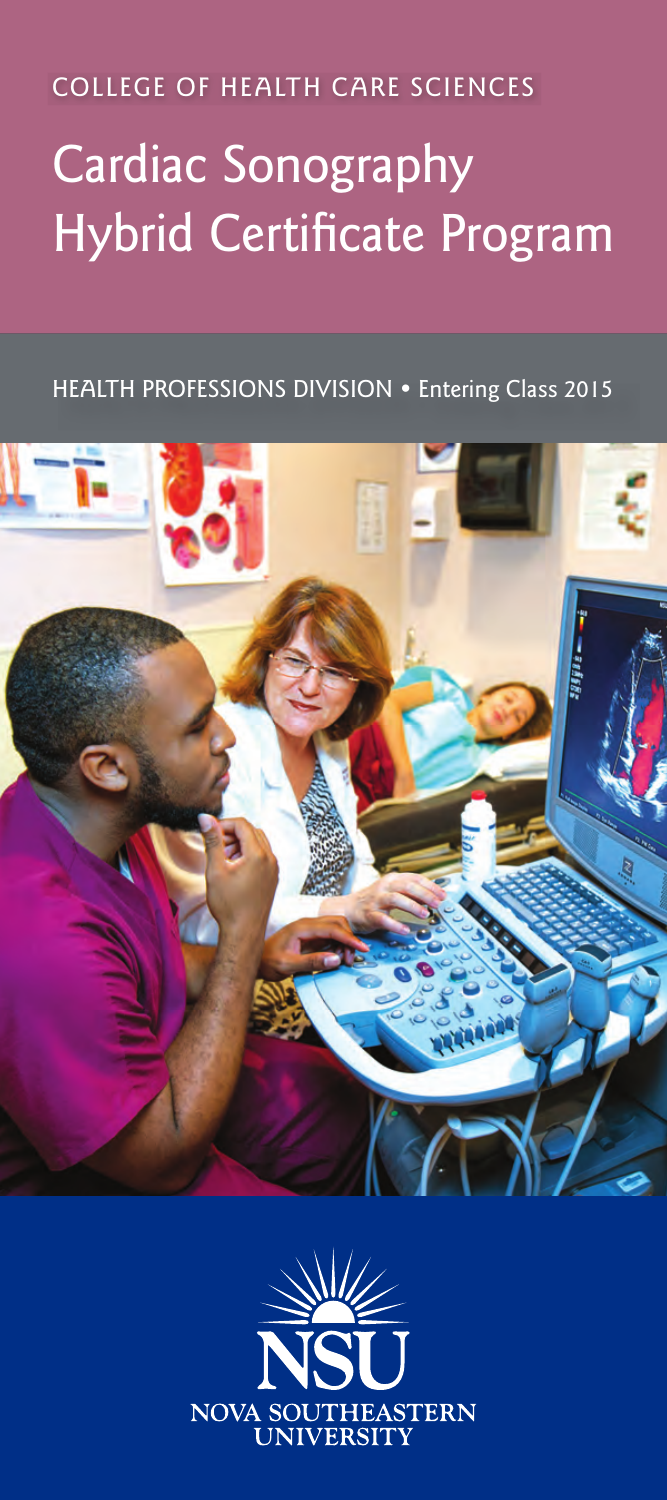

#### Cardiac sonography certificate

In May 2015, NSU will offer a certificate in cardiac sonography for practicing sonographers. This 12-month program is designed to prepare practicing sonographers for the cardiac registry exam. The courses will be delivered in a hybrid format, with online courses and on-campus lab sessions in the evenings or on weekends at our main campus. A clinical externship is offered during the last two terms of the program. Graduates will be eligible to take the national examinations for the cardiac registry as administered by the American Registry of Diagnostic Medical Sonographers (ARDMS) and/or the Cardiovascular Credentialing International (CCI).

### **OBJECTIVES**

This certificate program will

- provide working sonographers with the knowledge, skills, and critical thinking leading to cardiac sonography credentials
- provide working sonographers with the opportunity to sit for the examination to obtain the Registered Diagnostic Cardiac Sonographer (RDCS) credential from the American Registry of Diagnostic Medical Sonography and/ or the Registered Cardiac Sonographer (RCS) credential from Cardiovascular Credentialing International

For more information, please visit our Web site at *www.nova.edu/chcs/healthsciences/certificate/index.html*.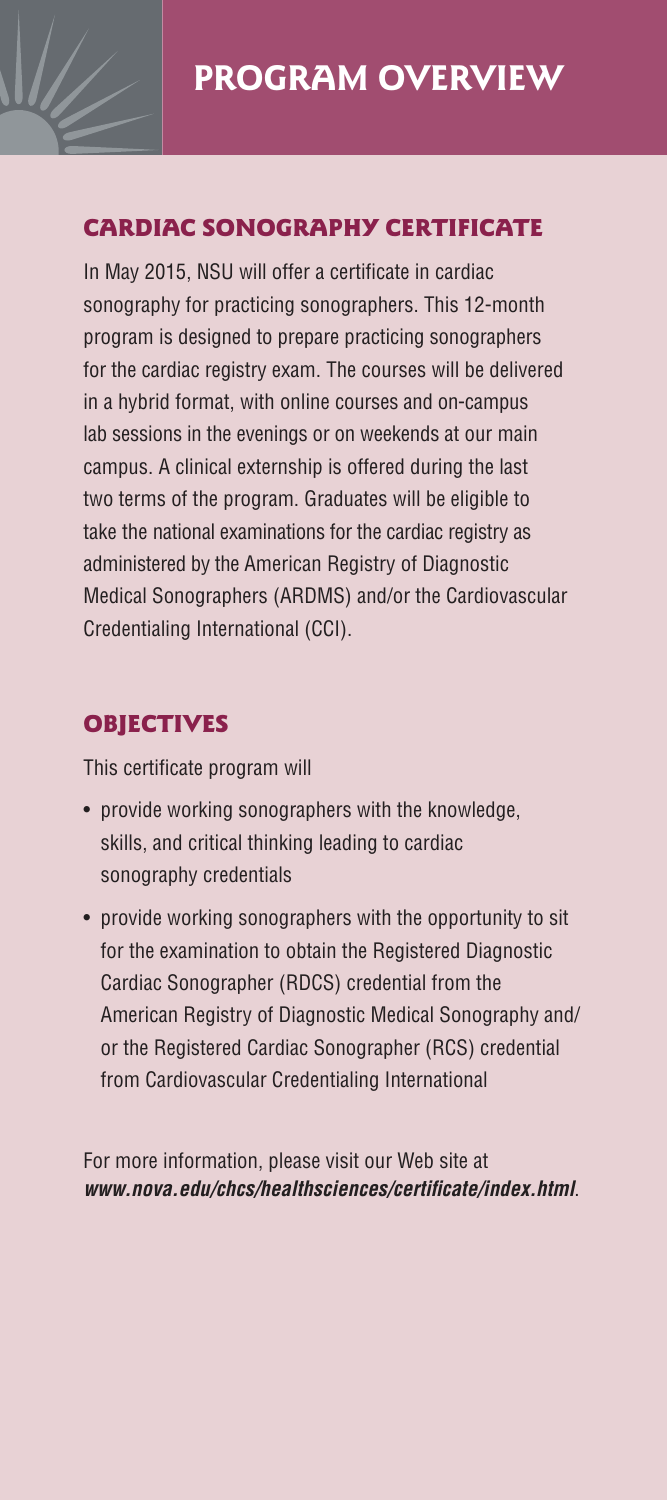# **Program Overview CURRICULUM**



## **CURRICULUM**

| <b>TERM I</b>                                         |                |              |
|-------------------------------------------------------|----------------|--------------|
| <b>COURSE TITLE</b>                                   | <b>CREDITS</b> | LAB          |
| Cardiovascular Anatomy and<br>Physiology—Hemodynamics | 2              | $\mathbf{0}$ |
| Ultrasound Physics in Echocardiography                | 2              | 0            |
| Introduction to Adult Echocardiography I/Lab          | 3              | 2            |
| <b>Total Term Credits: 9</b>                          |                |              |

#### **Term II**

| <b>COURSE TITLE</b>           | <b>CREDITS</b> | LAB          |
|-------------------------------|----------------|--------------|
| Adult Echocardiography II/Lab | 3              | 2            |
| Pharmacology and ECG          | 3              | 0            |
| Clinical Applications I       | 2              | $\Omega$     |
| Clinical Externship I         | 8              | $\mathbf{0}$ |
| <b>Total Term Credits: 18</b> |                |              |

#### **Term III**

| <b>COURSE TITLE</b>             | <b>CREDITS</b> | LAB          |
|---------------------------------|----------------|--------------|
| Adult Echocardiography III/Lab  | 3              | 2            |
| <b>Clinical Applications II</b> | 2              | <sup>0</sup> |
| Clinical Externship II          | 8              | $\cup$       |
| <b>Total Term Credits: 15</b>   |                |              |

**Total Credits: 42**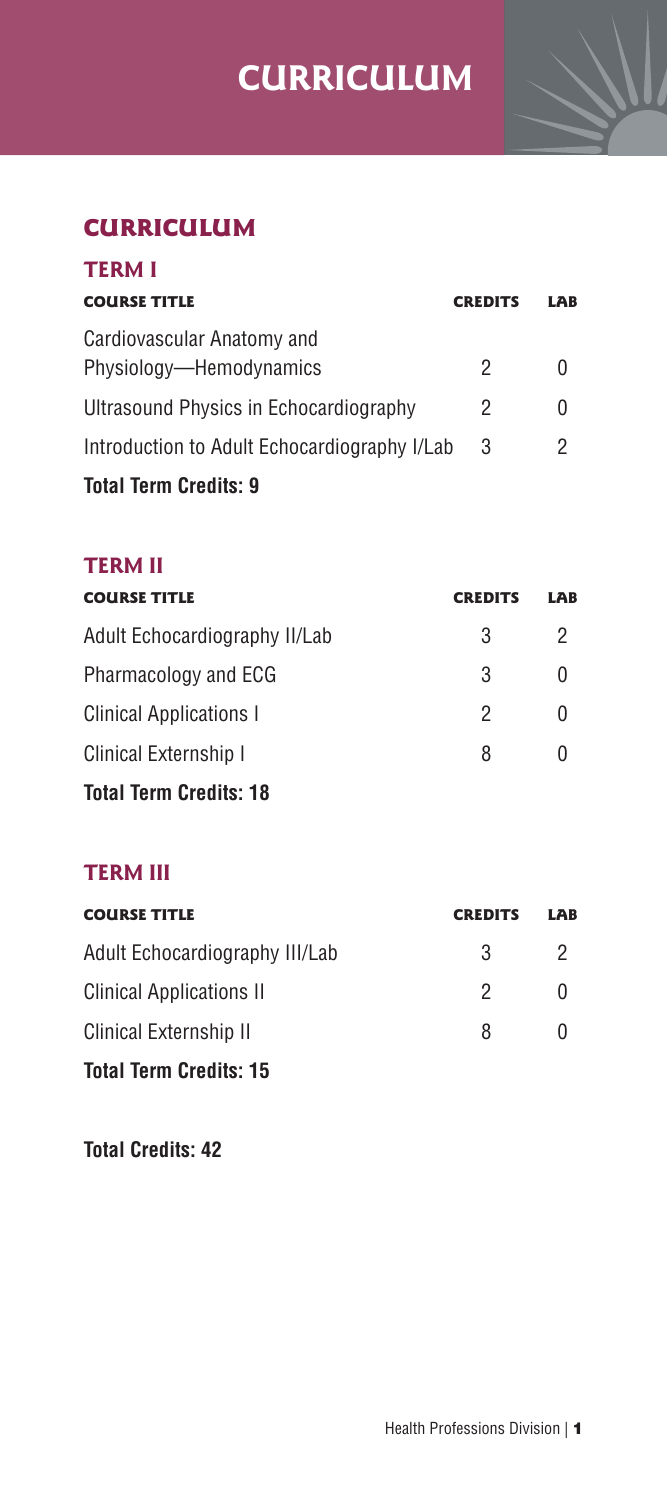

# admissionS requirements

## **In order to be considered for admission, applicants must be one of the following:**

- currently working, registered ultrasound professionals who wish to acquire the knowledge and training skills in the adult echocardiography specialty leading to the RDCS (ARDMS) and RCS (CCI) credentials
- health professionals, who have passed the Sonography Principles and Instrumentation (SPI) examination (ARDMS ultrasound physics portion of the exam)
- NSU College of Health Care Sciences alumni who have a bachelor's or master's degree in the vascular sonography course of study and who currently have RVT or RDMS credentials (or at least have passed the SPI exam and are willing to obtain the education and training leading to RDCS or RCS credentials)

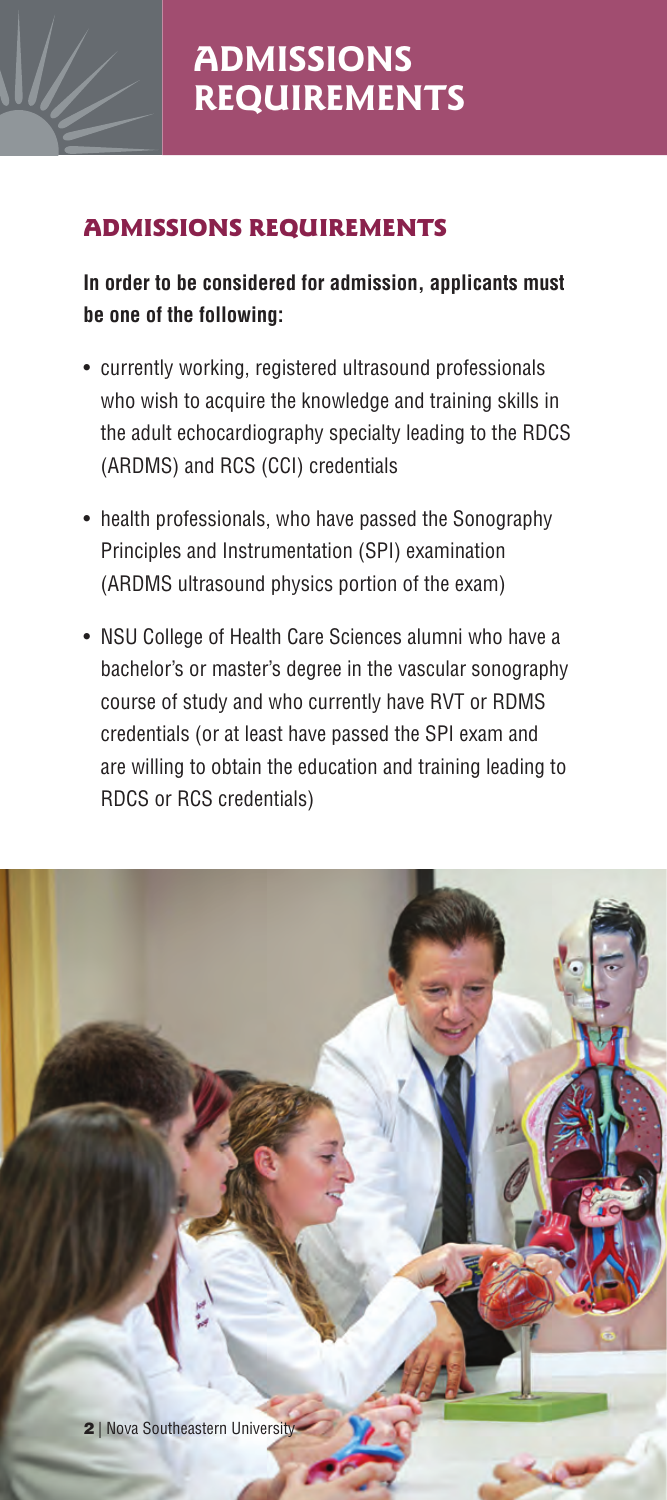# **APPLICATION PROCEDURES**



## **APPLICATION PROCEDURES**

Applicants for admissions must submit, or be responsible for the submission of, a completed application form with a \$50, nonrefundable application fee by the deadline of April 1. Applicants can complete the application online at *http://nova .askadmissions.net/emtinterestpage.aspx?ip=undergrad*.

Applicants must also submit

- 1. official transcripts from the registrars of all colleges and universities attended, sent directly from the institution
- 2. official Sonography Principles and Instrumentation (SPI) scores (taken within three years of matriculation into the program) or an official copy of national and/or state professional certification, licensure, or registration
- **3.** two letters of recommendation from individuals (other than relatives) such as professors, clinical or nonclinical supervisors, or community associates
- 4. a curriculum vitae or resume
- 5. TOEFL scores, or equivalent IELTS scores (if applicable)
- 6. evaluation of coursework taken at a foreign institution for U.S. institutional equivalence (if applicable)

Coursework taken at a foreign institution must be evaluated for U.S. institution equivalence by an approved National Association of credential Evaluation Services (NACES) organization, such as one of the services listed below.

#### **World Education Services, Inc.**

Bowling Green Station P.O. Box 5087 New York, New York 10274-5087 (212) 966-6311 • *www.wes.org*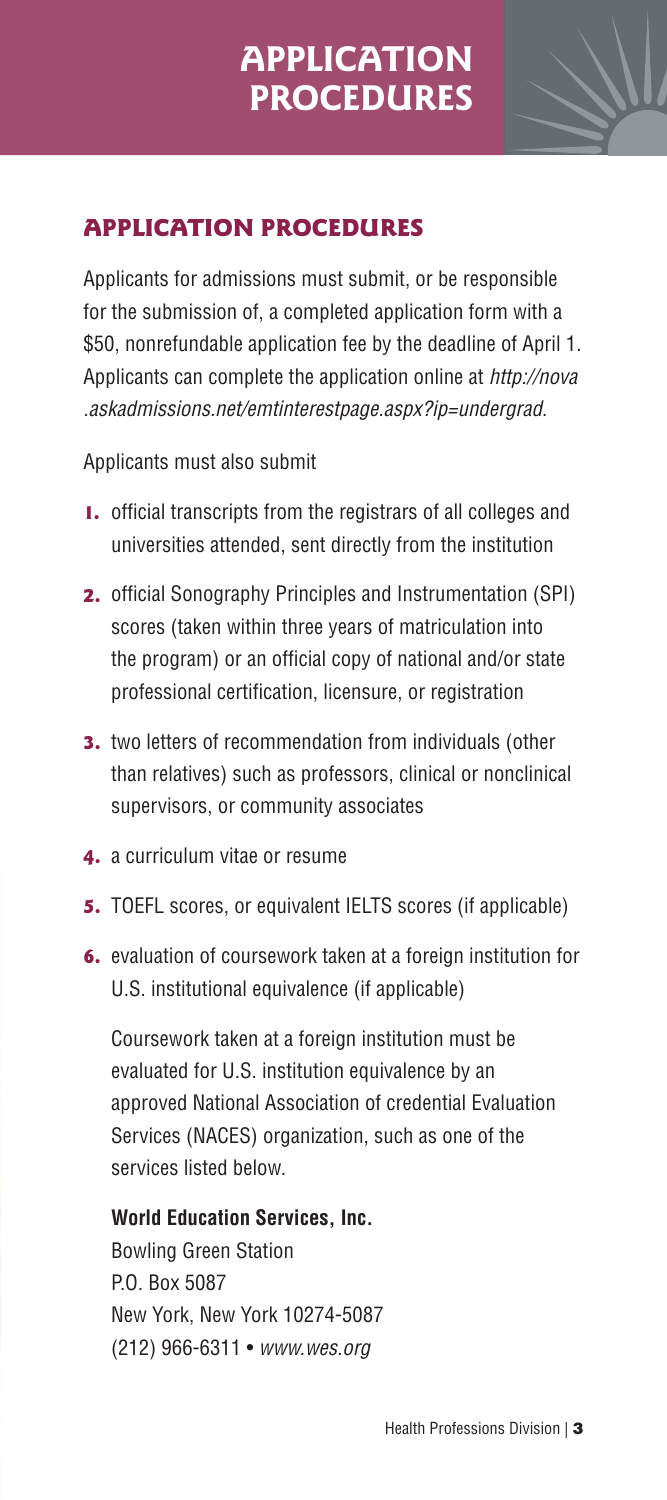

#### **Josef Silny & Associates**

7101 SW 102nd Avenue Miami, Florida 33173 Phone: (305) 273-1616 • Fax: (305) 273-1338 *www.jsilny.com*

#### **Educational Credential Evaluators**

P.O. Box 514070 Milwaukee, Wisconsin 53203-3470 (414) 289-3400 • *www.ece.org*

It is the applicant's responsibility to have this coursework evaluated. An official course-by-course evaluation with a cumulative grade point average must be sent directly from the evaluation service to Nova Southeastern University.

All admissions materials must be sent to

#### **NOVA SOUTHEASTERN UNIVERSITY**

Enrollment Processing Services College of Health Care Sciences 3301 College Avenue, P.O. Box 299000 Fort Lauderdale, Florida 33329-9905

Upon completion of the applicant's file, a review will be made to determine if the candidate will be granted an interview. Not all applicants will be granted an interview, and only those applicants whose files are complete will be considered. The Office of Admissions will notify selected candidates of the date and time of the interview.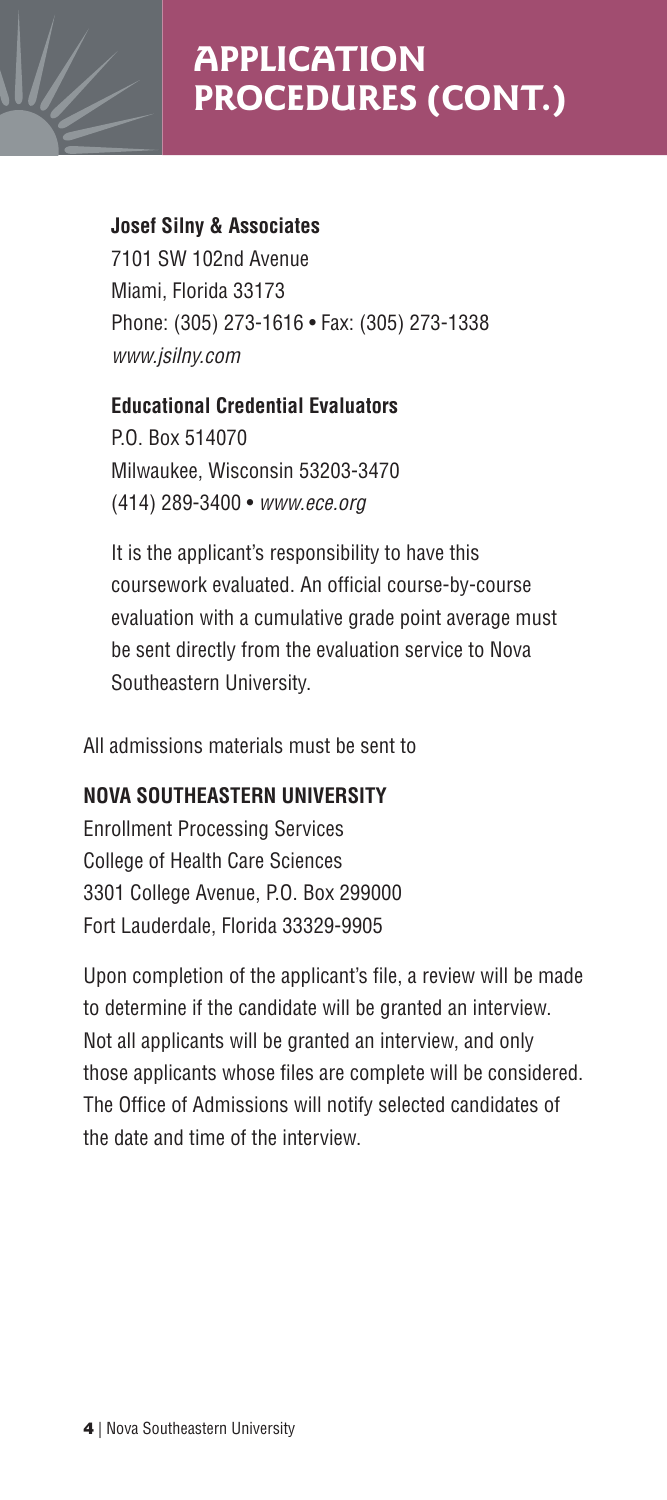

Tuition for 2014–2015 is \$10,000. Tuition for 2015–2106 will subsequently be posted on our Web site (*www.nova.edu/chcs /healthsciences/certificate/index.html*). A Health Professions Division general access fee of \$145 is required each year. An NSU student services fee of \$1,050 is also required annually. A tuition discount applies to alumni from NSU's vascular sonography program. All tuition and fees are subject to change by the board of trustees without notice.

**Acceptance Fee—\$200.** This fee is required to reserve the accepted applicant's place in the entering class, but it is not refundable in the event of a withdrawal.

### **Laboratory Fee (if implemented)—\$100.**

The financial ability of applicants to complete their training is important because of the limited number of positions available. Applicants should have specific plans for financing their professional education. This should include provision for tuition, living expenses, books and equipment, travel, and miscellaneous expenses.

**Note:** An additional charge of \$2000 may apply if NSU needs to provide clinical placement for the student. This charge does not apply to students who already have an echo lab where they can obtain their clinical hours.

This brochure is for information purposes only and does not represent a contract. Information contained herein is subject to change at any time by administrative decision on the direction of the board of trustees. Updated information can be found on our Web site (*www.nova.edu/chcs/healthsciences/certificate/index.html*).

Nova Southeastern University admits students of any race, color, sexual orientation, and national or ethnic origin.  $\blacksquare$  Nova Southeastern University is accredited by the Southern Association of Colleges and Schools Commission on Colleges to award associate's, baccalaureate, master's, educational specialist, doctorate, and professional degrees. Contact the Commission on Colleges at 1866 Southern Lane, Decatur, Georgia 30033-4097 or call 404-679-4500 for questions about the accreditation of Nova Southeastern University. 03-050-14MCP